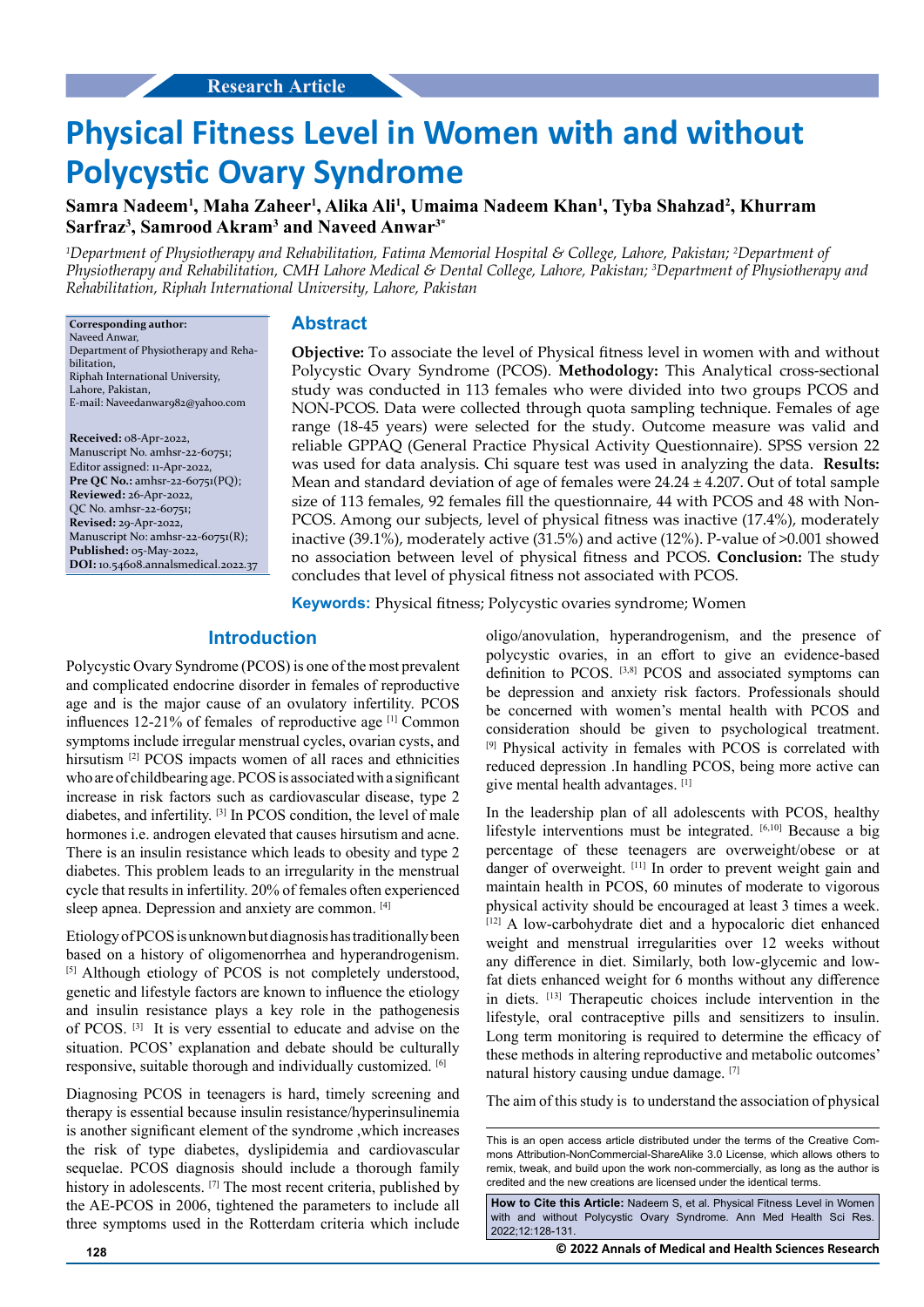fitness and PCOS and eventually make a regime specific to PCOS females.

# **Materials and Methods**

It was an analytical cross-sectional study conducted within 6 months. Data were collected from 113 females from Fatima Memorial Hospital, King Edward Medical University in Lahore. The respondents were informed about the aims and objective of research and it was assured that their privacy and confidentiality the calculated sample size is =113 with 80% confidence interval, anticipated population proportion  $P=0.22$  and absolute precision d=0.05 using the formula below:

$$
n = \frac{z_{1-\alpha/2}^2 P(1-p)}{d^2}
$$

It was collected as 113 subjects who fulfill the inclusion and exclusion criteria were consented to fill a questionnaire. Total 92 questionnaires were filled. Quota sampling technique was followed to collect the data from subjects and the level of individual physical fitness was understood by scoring. Level of physical fitness was categorized into inactive, moderately inactive, moderately active and active and then it was compared with PCOS and without PCOS.

# **Data Analysis**

The data was statistically analyzed by Statistical Package for Social Sciences (SPSS). Confidence interval (1-a)=80, anticipated population proportion  $(p=0.22)$ , absolute precision required (d=0.05), sample size (n=113). The data collected by questionnaire (GPPAQ) General Practice Physical Activity Questionnaire was analyzed by Chi-square to assess difference of level of Physical fitness in women with PCOS and without PCOS.

## **Results**

The study was conducted to compare the level of physical fitness in females with PCOS and without PCOS. Following Table 1 and Table 2 and graphs helps in concluding the results and determine the effect of physical fitness on PCOS The above Table 3 and Table 4 shows statistics of ages of females with PCOS and without PCOS that fill the questionnaire. The total number of females were n=88. The ages were between 18 to 45 years old. The mean age calculated was 24.25 with standard deviation of 4.3.

Chi-square test was applied to draw results. The above table show association between level of physical fitness and PCOS.

| Table 1: Frequency table of age of patients.   |                |       |                           |                              |  |  |  |
|------------------------------------------------|----------------|-------|---------------------------|------------------------------|--|--|--|
| Sample size                                    | <b>Missing</b> | Mean  | <b>Standard deviation</b> |                              |  |  |  |
| 113                                            | 25             | 24.25 | 4.3                       |                              |  |  |  |
|                                                |                |       |                           |                              |  |  |  |
| Table 2: Frequency table of PCOS and NON- PCOS |                |       |                           |                              |  |  |  |
| PCOS/Non-<br><b>PCOS</b>                       | Frequency      |       | Percent Valid percent     | <b>Cumulative</b><br>percent |  |  |  |
| Non PCOS                                       | 48             | 522   | 522                       | 522                          |  |  |  |
| <b>PCOS</b>                                    | 44             | 478   | 478                       | 100                          |  |  |  |
| Total                                          | 92             | 100   | 100                       |                              |  |  |  |

#### **Discussion**

This study was conducted to analyze the association between level of physical fitness and PCOS women. The study concluded that there is no association between both physical fitness and PCOS.

The strength pf the study was that it helps to find the relationship between PCOS and physical fitness and to provide with the starting point for future experimental researches in this topic that can lead us to significant results and eventually make a specific regime and specific type of exercise for women with PCOS to prevent its adverse effects on mind and body. The research helps to improve our research strategies and consider other variables like diet and family history [Figures 1-3].

The limitation of the study were that sample was not completed. Age of females has effected this study because elder women have gone through ultrasounds and know about their condition and on other hand young girls are less aware about their condition. The research does not consider the type of PCOS due to lack of medical documentation according to past researches there are three types of PCOS.

| Table 3: Level of Physical fitness among subjects. |           |         |                  |                              |  |  |
|----------------------------------------------------|-----------|---------|------------------|------------------------------|--|--|
| Level of physical<br>fitness                       | Frequency | Percent | Valid<br>percent | <b>Cumulative</b><br>percent |  |  |
| Inactive                                           | 15        | 17      | 17               | 17                           |  |  |
| Moderately inactive                                | 34        | 38.6    | 38.6             | 55.7                         |  |  |
| Moderately active                                  | 28        | 31.8    | 31.8             | 87.5                         |  |  |
| Inactive                                           | 11        | 125     | 12.5             | 100                          |  |  |
| Total                                              | 88        | 100     | 100              |                              |  |  |

| Table 4: Chi-square test to check the association. |       |    |                     |  |  |  |
|----------------------------------------------------|-------|----|---------------------|--|--|--|
| Chi-square                                         | Value | df | Asymp.sig.(2-sided) |  |  |  |
| Pearson Chi-square                                 | 834a  | 3  | 0.841               |  |  |  |
| Likelihood Ratio                                   | 0.838 | 3  | 0 84                |  |  |  |
| N of valid cases                                   | 88    |    |                     |  |  |  |



Annals of Medical and Health Sciences Research | Volume 12 | Issue 4 | May-June 2022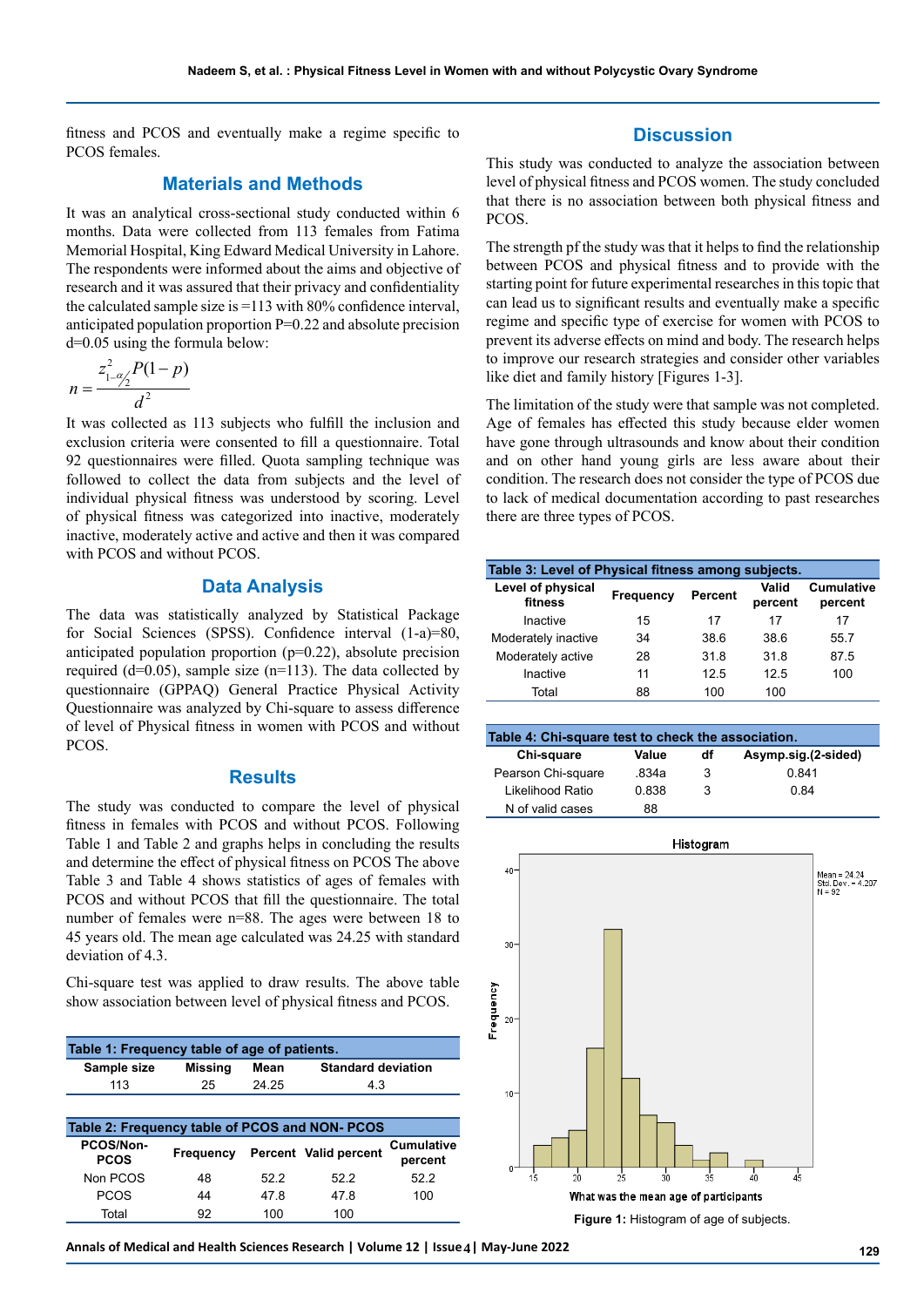

**Figure 2:** Pie chart of ratio of PCOS and NON PCOS females.



**Figure 3:** Level of Physical fitness among subjects.

A similar study was conducted titled as "The Effect of Exercise in PCOS Women Who Exercise Regularly". The cross-sectional study was conducted at the University of Medical Sciences Tehran, Tehran, and Islamic Republic of Iran from January 2005 to January 2006. The key findings of this research was the estimate of the level of PCOS in females who regularly exercise. This study has analyzed significant difference in mean BMI between PCOS and non-PCOS women. Patients who were obese have more difficulty losing weight through exercise than lean patients. This study has shown that exercise can help in losing weight but this does not show any association of physical activity with PCOS directly. The role of hormonal alteration and PCOS is still to be determined in the responsiveness of weight loss to exercise. [14]

Further studies were conducted to evaluate effects of exercise on hormonal levels one such study is as follow titled as "Exercise Decreases Plasma Total Homocysteine in Overweight Young Women with Polycystic Ovary Syndrome". The study examines the effects of exercise in young women with obese PCOS on total concentrations of homocysteine in plasma. There was a small decrease in overall plasma homocysteine concentration after 6 months of exercise. This study shows effects of exercise on hormonal levels but further research is needed to assess the mechanism by which exercise-induced decreases in homocysteine concentration can be translated into a clinically significant reduction in CVS which are adverse effects of PCOS. [15]

A study was conducted titled as "Role of exercise training in polycystic ovary syndrome: A systematic review and metaanalysis". The aim to this study was to determine the impact of exercise training on reproductive health in women with PCOS. Reproductive outcomes were analyzed semi-quantitatively and a meta-analysis was conducted for reported cardio metabolic outcomes. Seven randomized controlled trials, one nonrandomized controlled trial and six uncontrolled trials were included. The impact of exercise interventions on reproductive function remains unclear. However, our meta-analysis suggests that exercise interventions may improve cardio metabolic profiles in women with PCOS. [16]

Some studies also throw light on growing trend of sedentary lifestyle in young females "Exercise and Sedentary Habits among Adolescents with PCOS". This study includes 81 girls (35 with PCOS and 46 controls). Girls with PCOS engaged in physical activities less than normal girls. Even when they did, the frequency and intensity of exercise was less. Girls in both groups were sedentary in excess of the 4 hours per day limit, which has been linked with obesity. The purpose of this study was the recording of physical activity and sedentary habits of adolescent girls with PCOS. In recent years, several studies have shown that aerobic endurance exercise leads to favorable changes in cardiorespiratory function, body composition and metabolism of women with PCOS. The study has shown association between level of physical fitness and PCOS and also put an emphasize on type of exercise but further specifications are needed like frequency, intensity, duration and speed. Healthy teenagers were involved in a sporting activity more often and more frequently than the PCOS group. Athletic and sedentary habits of adolescents with PCOS may interact with other factors leading to obesity. [17]

Researches were also done to compare the effects of exercise and diet on PCOS "Effect of exercise and nutritional counseling in women with polycystic ovary syndrome" This pilot study assessed the effect of exercise and nutritional counseling in women with PCOS. The results show decrease in sum of 2 skinfolds and a greater increase in estimated  $\rm VO_{2}$  max occurred in the exercise group. Significant decrease in waist girth and insulin levels occurred in both groups. Hormonal changes were not statistically significant. These findings suggest exercise and nutritional counseling may benefit the metabolic and reproductive abnormalities associated with PCOS. This study shows effects of exercise and diet separately so this can help to deal with PCOS in multidisciplinary manner more properly if we know the exact amount of contribution of each variable. [18]

The study was conducted to show effects of exercise on insulin resistance that is seen in patients of PCOS and that can lead to many long-term adverse effects of Insulin resistance and body composition in overweight and obese women with and without polycystic ovary syndrome". Results shows that within-group exercise-induces reduction in cardio metabolic risk factors including Insulin-Resistance (IR), triglycerides, Visceral Fat